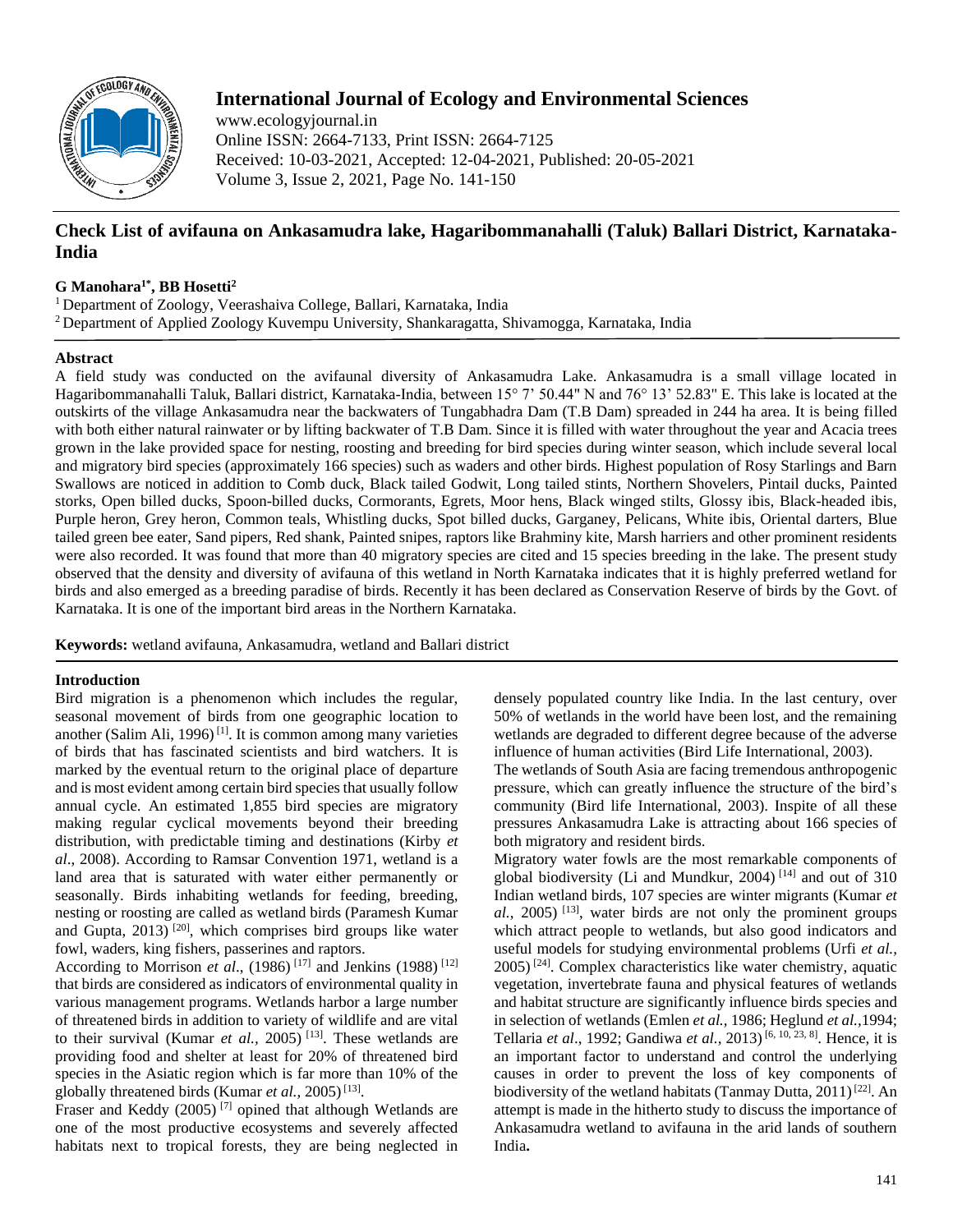#### **Material and methods Study area**

Ankasamudra is a small village located in Hagaribommanahalli Taluk, Ballari (dist.), Karnataka, India, between 15°.7' 50.44"N and 76°13' 52.83"E. The lake located in the outskirts of the village Ankasamudra and spreaded in 244 ha area. This lake is located adjacent to back water of T.B. Dam and filled with both either by natural rain water or by lifting backwater of T.B Dam. Since it is filled with water almost throughout the year and more than 200 Acacia trees grown inside the lake area attracted avifauna during winter season. Hence it is chosen for the study purpose (Fig. 1).

It fulfills the Ramsar Criteria like;

Criteria 2: It supports vulnerable, endangered or critically endangered species or threatened ecological communities. Criteria 5: It regularly supports 20,000 or more water birds. Criteria 6: It regularly supports 1% of the individuals in a population of one species or subspecies of water bird. Ramsar wetland type 6 (water storage impoundment) IBA Criteria: A1 (Threatened species)



**Fig 1:** Location of the Study area, Ankasamudra in Ballari District, Karanakata

#### **Methodology**

The checklist of the birds prepared primarily based on the fieldwork conducted from June 2016 to May 2017 and June 2017 to March 2018. A total of 22 visits (one per month) were spent in the field from 6.00 AM to 11.00 AM and 4.00 PM to 7.00 PM by using binoculars and field guide (Grimmet *et al*., 2001). Birds were enumerated by the direct and point count methods (Colin *et*  al., 1992)<sup>[5]</sup> and identified by referring the Keys are provided (Bhushan *et al*., 1990; Ali, 1996; Bikram, 2000) [2, 1, 3] .

#### **Results and discussion**

The data showed that the presence of a large community of birds belonging to a wide group of species (166 species) under 62 families belonging to 20 orders are recorded from the study area. Details of the avifauna like common name, scientific name, frequency, status, IUCN, WPA (1972) conservation status are presented in Table 1. Rosy Starling (winter migrant), Open Bill Storks and Cormorants (Grater and Little cormorant, were found in abundant number in the lake). Based on the density and diversity, aves population divided into two major categories like passerine and non-passerine. The passerines contributed 61.11% and the rest of the 39% represented by non-passerine families.

The order Passeriformes contributed 24 families with 59 species and followed by order Charadriiformes by 9 families with 24 species and order Coraciformes by 5 families with 6 species respectively. Further it is followed by the order Pelicaniformes by 4 families with 13 species and order Accipitriformes by 2 families with 11 species. The order Ciconiformes by 2 families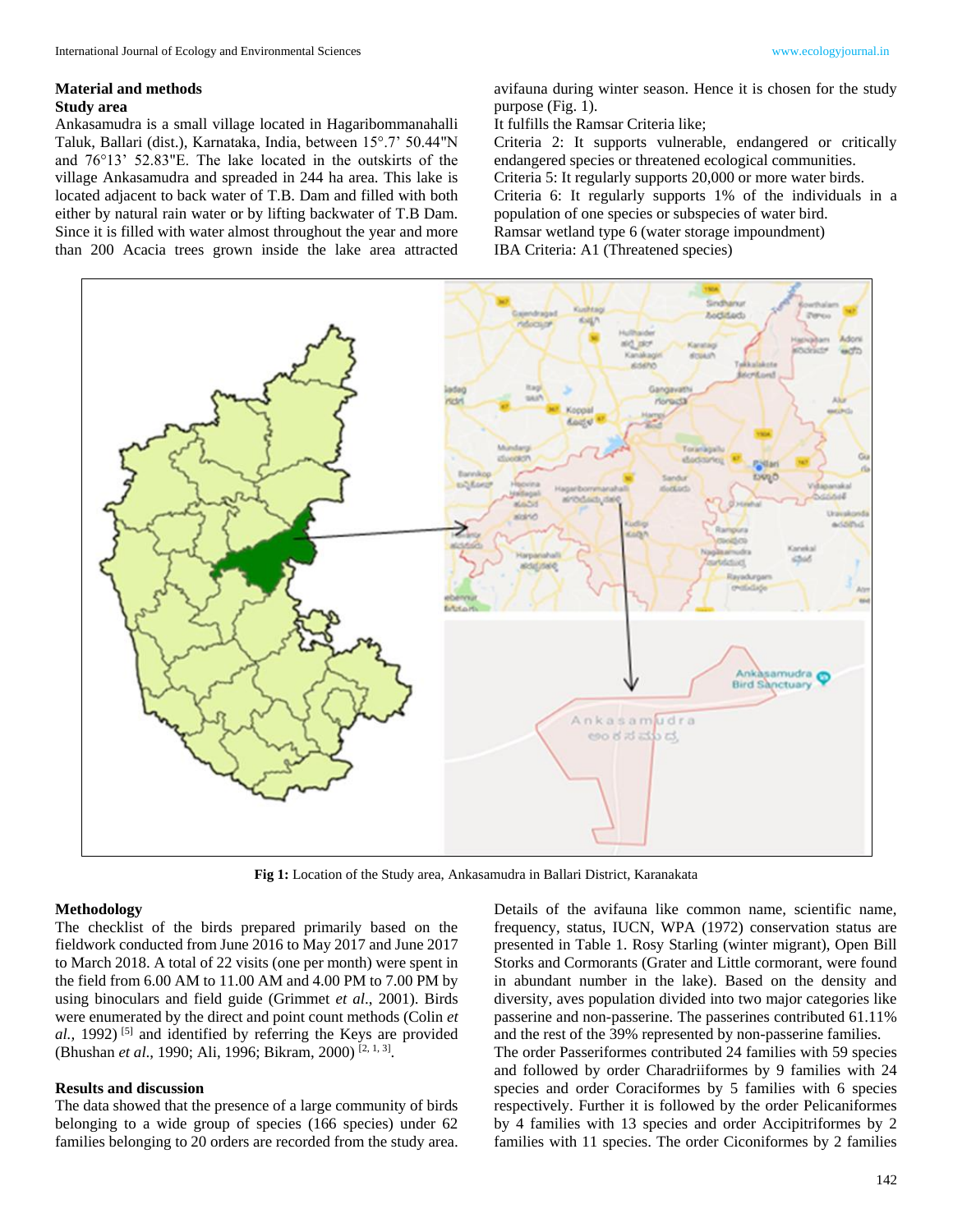with 9 species and the remaining orders with one or two families each with one or two species. (Table 1, Fig.2 & 3).

Ankasamudra lake also attracted maximum number of migratory birds WM/WV (n=45) (26.94%) from various parts of the world along with resident migratory birds (n=05) (2.99%) and seasonal birds (n=08) (4.79%) in addition to highest number of resident birds (n=109) (65.26%). Some of the important migratory birds are; Bonneli eagle, European honey buzzard, Montagu's Harrier, Tawny eagle, White eyed buzzards (all are raptors) and Ruddy shelduck, whiskered tern (*Chlidonias hybrida*), River tern (*Sterna aurantia*), Greater painted snipes etc. Family Scolapacidae showed more number of migrants like Common snipe, Common Sand Piper, Marsh Sand Piper, Wood Sand Piper, Little Stint, Common Red Shank, Green Sand Piper, Ruff and pintail snipe, Other migrants namely; Jacobin's Cuckoo, Blyth's reed warbler (*Acrocephalus dumetorum*), White Throated Warbler, Buntings, Swallows, Rosy Starlings, Wagtails, Fly Catchers, Blue tailed bee eater, etc. are cited up to maximum number during winter season. In addition to this seasonal and resident migratory (RM) birds also contributing up to 3 to 5% during winter season. Apart from these, resident (R) birds were highly dominant in the lake  $(n=107)(65.64%)$  and cited throughout the year (Table 3, Fig 2 and 3).

The present study also revealed that the contribution of different families for the density and diversity of the Ankasamudra lake includes as follows; Family: Sternidae (51.50%) (20000 no.) Ciconidae (20.52%) (8215 no.), Phalacrocoracidae (3.84%), Aradeidae (5.85 %), Ploceidae (3.13%), Anatidae (1.97 %), Scolopacidae (1.28%), Threskiornithidae (1.84%), Motacillidae (1.06%) and the remaining families constituted 0.01 to 0.94 % (Table 2, Fig. 2 & 3) respectively.

According to IUCN status least concerned (LC) species occupied highest percent (94.47%) (n=154) and Near Threatened (NT) birds 4.29% (n=09) which includes; Greater Thick Knee (*Esacus recurvirostris*), painted stork (*Mycteria leucocephala*) 200 in number, Black headed ibis (*Threskiornis melanocephalus*) 30 in number, Red naped falcon (*Falcon chicquera*), Spot billed pelecon (*Pelecanus philippensis*) 80-100 in numbers, Oriental darter (*Anhinga melanogaster*) and River tern (*Sterna aurantia*) 80-100 in number, and vulnerable species (n=1 (0.61%),Wooly Necked Stork (*Ciconia episcopus*) and one more endangered species also cited in the lake namely; Lesser Adjutant stork (*Leptoptilus dubius*) n=01 (0.6%) (Table 4; Fig. 4). As per wild life protection act 1972 of India 92.63 % (n=15) birds come under Sch IV and 7.36 % (n=12) birds fall under Sch I (Table 4, Fig.5.). Similar pattern of study was reported on wetland birds in Anekere wetland of Karkala Udupi District (Ishwar Bhatt *et al.,* 2009), Pallikarnai wetland of Chennai (Nikhil Raj et al., 2010)<sup>[19]</sup>, Chhil chhila wild life sanctuary of Haryana (Kumar and Gupta, 2013) <sup>[20]</sup>, Wetlands of Jalpaiguri, West Bengal (Tanmay Dutta, 2011) <sup>[22]</sup>, Dodda Bathi lake, Davanagere (Harish 2016)<sup>[9]</sup>, Kerala (Praveen 2015)<sup>[21]</sup> and Bannigola backwaters of T.B. Dam (Manohara G and B B Hosetti,  $2017$ )<sup>[16]</sup>.

The present study has been confirmed that the Ankasamudra Lake is providing better habitat for various migratory birds like Greater Thick Knee, Painted Stork, Black headed ibis (*Threskiornithis melanocephalus*), Red napped falcon (*Falco chicquera*), Spot billed pelican (*Pelecanus philippensis*) and River tern (*Sterna aurantia*), Wooly Necked Stork (*Ciconia episcopus*), Lesser adjutant stork (*Leptoptilos dubius*) and Black tailed Godwit along with various residents birds which includes both aquatic and waders and non-aquatic birds. Diversity of both aquatic and non-aquatic and waders are inhabiting in the great abundance because of availability of water and food throughout the year and back water areas of T.B. Dam also provided vast area of foraging grounds. The present study also revealed that more than 15 species are nesting and breeding in the lake and thousands of birds are also roosting in the lake due to the presence of more than two hundred fully grown acacia trees spreaded in the entire lake, during the late rainy and winter season or till the end of March. Hence the study area is emerged as most prominent and promising wetland in the north Karnataka for the migratory and resident birds.

Like any other wetlands, Ankasamudra is also facing threats from anthropogenic activities like hunting, using pesticide in the surrounding agriculture lands, disturbance of vehicles by villagers and visitors which are the major threats to the avifauna. All these threats should be checked by creating awareness among the farmers, hunters and villagers for the future conservation of this habitat.

| Sl no | <b>Scientific name</b><br>Common name |                                            | <b>Frequency</b> | <b>Status</b> | <b>IUCN WPA</b> |        |
|-------|---------------------------------------|--------------------------------------------|------------------|---------------|-----------------|--------|
|       |                                       | Order: 1 Accipitriformes                   |                  |               |                 |        |
|       |                                       | Family: 1 Accipitridae                     |                  |               |                 |        |
|       | Black winged kite                     | Elanus caeruleus                           | common           | R             | LC              | Sch I  |
| 2     | Black-shouldered kite                 | Elanus axillaris                           | common           | R             | LC              | Sch I  |
| 3     | Bonneli's eagle                       | Aquila fasciata                            | common           | M             | LC              | Sch I  |
| 4     | Brahminy kite                         | Haliastur indus                            | common           | $\mathbb{R}$  | LC              | Sch I  |
| 5     | Europian Honey buzzard                | Pernis apivorus<br>Uncommon                |                  | M             | LC              | Sch I  |
| 6     | Marsh harrier                         | $\overline{C}$ ircus aeruginosus<br>common |                  | WV/Wm         | LC              | Sch I  |
| 7     | Montagu's Harrier                     | Circus pygargus<br>common                  |                  | M             | LC              | Sch I  |
| 8     | Shikra                                | Accipiter badius<br>common                 |                  | $\mathbb{R}$  | LC              | Sch I  |
| 9     | Tawny eagle                           | Aquila rapax<br>Uncommon                   |                  | M             | LC              | Sch I  |
| 10    | White-eyed buzzard                    | Butas turteesa<br>Uncommon                 |                  | M             | LC              | Sch I  |
|       |                                       | Family: 2 Pandionidae                      |                  |               |                 |        |
| 11    | Osprey                                | <b>Pandion haliaetus</b>                   | Uncommon         | <b>RM</b>     | LC              | Sch I  |
|       |                                       | Order: 2 Anseriformes                      |                  |               |                 |        |
|       |                                       | Family: 3 Anatidae                         |                  |               |                 |        |
| 12    | Comb Duck (Knob-billed duck)          | Sarkidiornis melatonus                     | Common           | R Seasonal    | LC              | Sch IV |
| 13    | Eurasian teal<br>Common<br>Anascrecca |                                            | R Seasonal       | LC            | Sch IV          |        |
| 14    | Garganey                              | Anasquerquedula                            | Common           | M             | LC              | Sch IV |

|  |  |  | <b>Table 1:</b> Check list of birds of Ankasamudra Lake, Ankasamudra |
|--|--|--|----------------------------------------------------------------------|
|--|--|--|----------------------------------------------------------------------|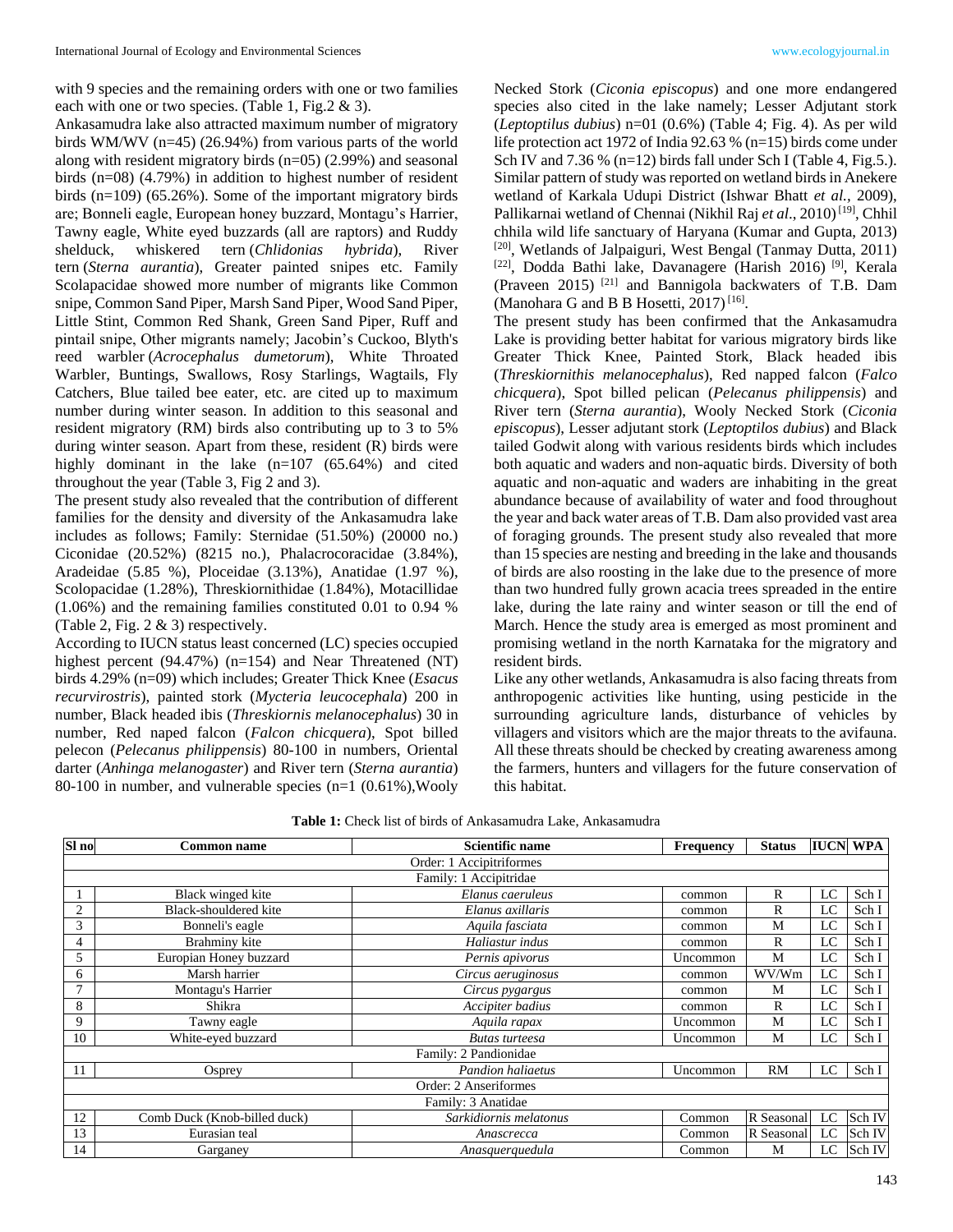| 15                    | Indian spot-billed duck<br>Anaspoecilorhynca<br>Less common R Seasonal<br>LC |                                                     |                     |                              |             | Sch IV            |  |  |  |
|-----------------------|------------------------------------------------------------------------------|-----------------------------------------------------|---------------------|------------------------------|-------------|-------------------|--|--|--|
| 16                    | Lesser whistling duck<br>Dendocygnajavanica                                  |                                                     | Common              | RM/WV                        | LC          | Sch IV            |  |  |  |
| 17                    | Northern pintail                                                             | Anasacuta                                           | Common              | M/WV                         | LC          | Sch IV            |  |  |  |
| 18                    | Northern shoveler                                                            | Anasclypeata                                        | Common              | M/WV                         | LC          | Sch IV            |  |  |  |
| 19                    | Ruddy shelduck                                                               | Tadornaferruginea                                   |                     |                              |             |                   |  |  |  |
|                       |                                                                              | Order: 3 Apodiformes                                |                     |                              |             |                   |  |  |  |
|                       |                                                                              | Family:4 Apodidae                                   |                     |                              |             |                   |  |  |  |
| 20<br>21              | Asian Palm swift<br>House swift                                              | Cypsiurusbalasiensis<br>Apusnipalensis              | Common<br>Common    | R<br>M                       | LC<br>LC    | Sch IV<br>Sch IV  |  |  |  |
|                       |                                                                              | Order: 4 Bucerotiformes                             |                     |                              |             |                   |  |  |  |
|                       |                                                                              | Family: 5 Bucerotidae                               |                     |                              |             |                   |  |  |  |
| 22                    | Indian Grey hornbill                                                         | Ocycerosbirostris                                   | Common              | R                            | LC          | Sch IV            |  |  |  |
|                       |                                                                              | Family: 6 Upupidae                                  |                     |                              |             |                   |  |  |  |
| 23                    | Hoopoe                                                                       | Upupaepops                                          | Common              | $\mathbb{R}$                 | LC          | Sch IV            |  |  |  |
|                       |                                                                              | Order: 5 Caprimulgiformes                           |                     |                              |             |                   |  |  |  |
|                       |                                                                              | Family: 7 Caprimulgidae                             |                     |                              |             |                   |  |  |  |
| 24                    | Indian Jungle Night jar                                                      | Caprimulgus indicus                                 | Common              | $\mathbb{R}$                 | LC          | Sch IV            |  |  |  |
|                       |                                                                              | Order: 6 Charadriiformes                            |                     |                              |             |                   |  |  |  |
|                       | Great thickknee                                                              | Family: 8 Burhinidae                                |                     |                              |             |                   |  |  |  |
| 25                    | (Great stone curlew)                                                         | Esacus recurvirostris                               | Common              | $\mathbb{R}$                 | <b>NT</b>   | Sch IV            |  |  |  |
|                       |                                                                              | Family: 9 Charadridae                               |                     |                              |             |                   |  |  |  |
| 26                    | Little ringed plover                                                         | Charadrius dubius                                   | common              | $\mathbb{R}$                 | LC          | Sch IV            |  |  |  |
| 27                    | Yellow-wattled lapwing                                                       | Vanellus malabaricus                                | common              | $\mathbb{R}$                 | LC          | Sch IV            |  |  |  |
| 28                    | Red-wattled lapwing                                                          | Vanellus indicus                                    | common              | $\mathbb{R}$                 | $_{\rm LC}$ | Sch IV            |  |  |  |
| 29                    | Pacific golden plover                                                        | Pluvialisfulva                                      | common              | $\mathbb{R}$                 | LC          | Sch IV            |  |  |  |
|                       |                                                                              | Family: 10 Glariolidae                              |                     |                              |             |                   |  |  |  |
| 30                    | Indian courser                                                               | Cursoriuscoromandelianus                            | Common              | Resident                     | LC          |                   |  |  |  |
| 31                    | Pheasant-tailed jacana                                                       | Family: 11 Jacanidae<br>Hydrophasianuschirurgus     |                     | $\mathbb{R}$                 | LC          | Sch IV            |  |  |  |
| 32                    | Bronze-winged jacana                                                         | Metopidiusindicus                                   | common<br>common    | $\mathbb{R}$                 | LC          | Sch IV            |  |  |  |
|                       |                                                                              | Family: 12 Laridae                                  |                     |                              |             |                   |  |  |  |
| 33                    | Whiskered tern                                                               | Childoniashybrida                                   | Common              | WМ                           | LC          | Sch IV            |  |  |  |
| 34                    | River tern                                                                   | Sterna aurantia                                     | Common              | WM                           | LC          | Sch IV            |  |  |  |
|                       |                                                                              | Family: 13 Rostratulidae                            |                     |                              |             |                   |  |  |  |
| 35                    | Greater painted-snipes                                                       | Rostratulabenghalensis                              | Common              | M                            | LC          |                   |  |  |  |
|                       |                                                                              | Family: 14 Recurvirostridae                         |                     |                              |             |                   |  |  |  |
| 36                    | Black winged stilt                                                           | Himatopushimatopus                                  | Common              | $\mathbb{R}$                 | LC          | Sch IV            |  |  |  |
|                       |                                                                              | Family: 15 Scolopacidae                             |                     |                              |             |                   |  |  |  |
| 37<br>38              | Common snipe<br>Common sandpiper                                             | Gallinagogallinago<br>Actitishypoleucos             | Common<br>Common    | RM<br>WM/WV                  | LC<br>LC    | Sch IV<br>Sch IV  |  |  |  |
| 39                    | Little stint                                                                 | Calidrisminuta                                      | Common              | WM/WV                        | LC          | Sch IV            |  |  |  |
| 40                    | Common Red Shank                                                             | Tringatotannus                                      | Common              | $\mathbf M$                  | $_{\rm LC}$ | Sch IV            |  |  |  |
| 41                    | Curlew sandpiper                                                             | Calidrisferruginae                                  | $\overline{Common}$ | $\overline{M}$               | NT          | Sch <sub>IV</sub> |  |  |  |
| 42                    | Green sandpiper                                                              | Tringaochropus                                      | Common              | $\mathbf M$                  | LC          | Sch IV            |  |  |  |
| 43                    | Marsh sand piper                                                             | Tringastagnatilis                                   | Common              | <b>RM</b>                    | LC          | Sch IV            |  |  |  |
| 44                    | Wood sand piper                                                              | Tringaglareola                                      | Common              | M                            | LC          | Sch IV            |  |  |  |
| 45                    | Ruff                                                                         | Philomachuspugnax                                   | Common              | M                            | $\rm LC$    | Sch IV            |  |  |  |
| 46                    | Pin-tailed snipe                                                             | Galinagostenura                                     | Common              | M                            | LC          | Sch IV            |  |  |  |
| 47                    | <b>Black-tailed Godwit</b>                                                   | Limosalimosa                                        | Common              | M                            | NT          | Sch IV            |  |  |  |
| 48                    | Small button quail                                                           | Family: 16 Turnicidae<br>Turnix sylvaticus          | Common              | $\mathbb{R}$                 | LC          | Sch IV            |  |  |  |
| 49                    | Yellow-legged button quail                                                   | Turnix tanki                                        | Common              | $\mathbb{R}$                 | LC          | Sch IV            |  |  |  |
|                       |                                                                              | Order: 7 Ciconiformes                               |                     |                              |             |                   |  |  |  |
|                       |                                                                              | Family: 17 Ciconidae                                |                     |                              |             |                   |  |  |  |
| 50                    | Painted stork                                                                | Mycteria leucocephala                               | Uncommon            | Seasonal                     | NT          | Sch IV            |  |  |  |
| 51                    | Asian openbill                                                               | Anastomusoscitans                                   | Uncommon            | Seasonal                     | LC          | Sch IV            |  |  |  |
| $\overline{52}$       | Wooly-necked stork                                                           | Ciconiaepiscopus                                    | Uncommon            | Resident                     | VU          | Sch IV            |  |  |  |
| $\overline{53}$       | Lesser adjutant stork                                                        | Leptoptilosdubius                                   | Uncommon            | M                            | EN          |                   |  |  |  |
| 54                    | White stork                                                                  | Ciconiaciconia                                      | Uncommon            | M                            | LC          |                   |  |  |  |
|                       |                                                                              | Family: 18 Threskiornithidae                        |                     |                              |             |                   |  |  |  |
| 55<br>$\overline{56}$ | Black-headed ibis<br>Black ibis (Red-naped ibis)                             | Threskiornithismelanocephalus<br>Pseudibispapillosa | Common<br>Common    | $\mathbb{R}$<br>$\mathbb{R}$ | NT<br>LC    | Sch IV<br>Sch IV  |  |  |  |
| $\overline{57}$       | Glossy ibis                                                                  | Plegadisfalcinellus                                 | Common              | $\mathbb{R}$                 | $\rm LC$    | Sch IV            |  |  |  |
| 58                    | Eurasian spoonbill                                                           | Platalealeucocordia                                 | Common              | Seasonal                     | LC          | Sch IV            |  |  |  |
|                       |                                                                              | Order:8 Coraciformes                                |                     |                              |             |                   |  |  |  |
|                       | Family.19 Alcedinidae                                                        |                                                     |                     |                              |             |                   |  |  |  |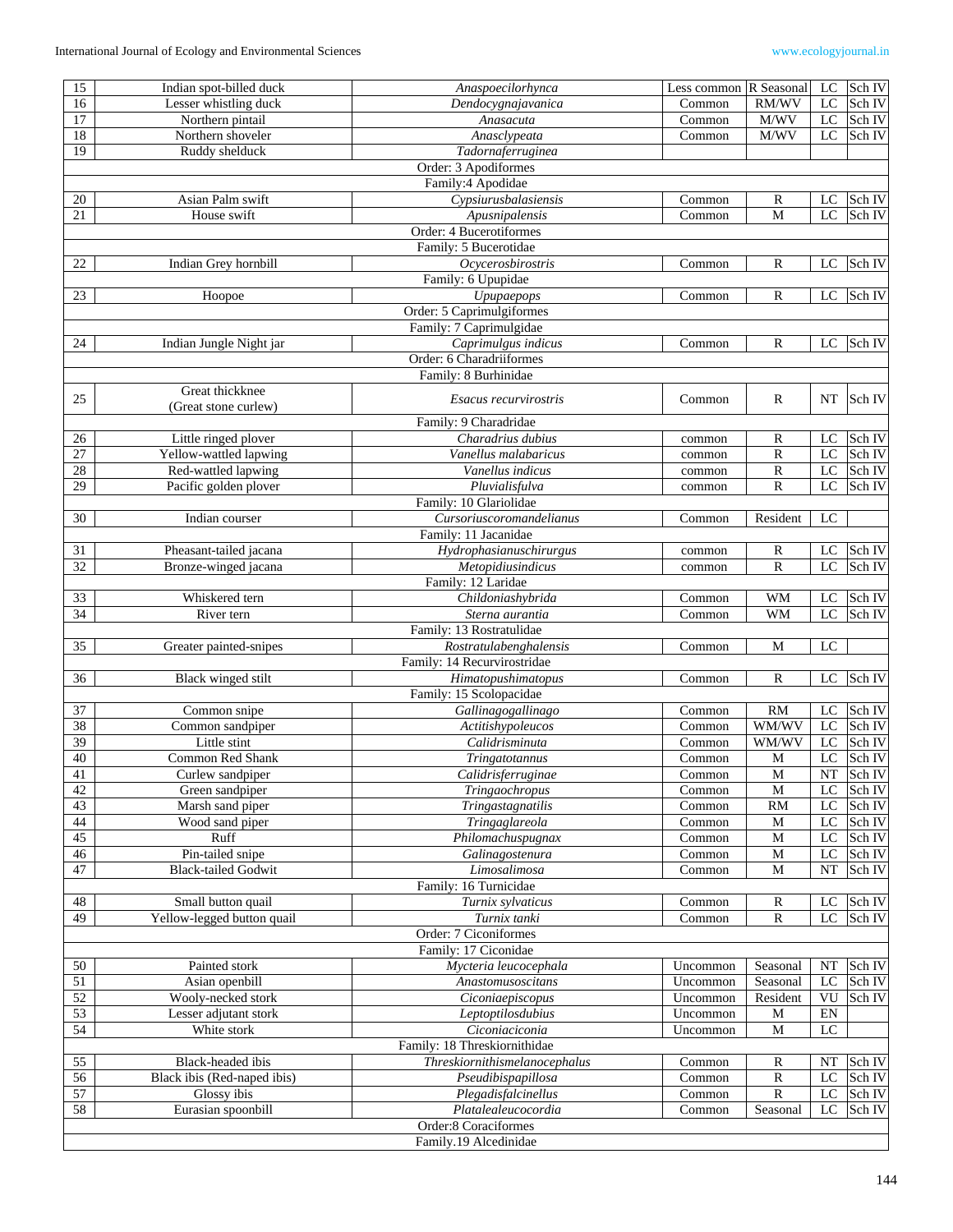| 59              | Common kingfisher                     | Alcedoathis                                  | Common              | $\mathbb{R}$                 | Sch IV<br>$_{\rm LC}$           |  |
|-----------------|---------------------------------------|----------------------------------------------|---------------------|------------------------------|---------------------------------|--|
|                 | Family:20 Cerylidae<br>Cervlrudis     |                                              |                     |                              |                                 |  |
| 60              | Pied king fisher                      | Common                                       | $\mathbb{R}$        | Sch IV<br>LC                 |                                 |  |
|                 |                                       | Family:21 Halcyonidae                        |                     |                              |                                 |  |
| 61              | White-throated kingfisher             | Halcyon smyrnensis                           | Common              | R                            | Sch IV<br>LC                    |  |
|                 |                                       | Family:22 Meropidae                          |                     |                              |                                 |  |
| 62              | Green bee-eater                       | Merops orientalis                            | Common              | $\mathbb{R}$                 | Sch IV<br>LC                    |  |
| 63              | Blue-tailed bee-eater                 | Merops phillipinus                           | Uncommon            | M                            | LC<br>Sch IV                    |  |
|                 |                                       | Family: 23 Coracidae                         |                     |                              |                                 |  |
| 64              | <b>Indian Roller</b>                  | Coracius benghalensis                        | Common              | $\mathbb{R}$                 | Sch IV<br>LC                    |  |
|                 |                                       | Order: 9 Cuculiformes                        |                     |                              |                                 |  |
|                 |                                       | Family:24 Cuculidae                          |                     |                              |                                 |  |
| 65              | Asian koel                            | Eudynamys scolopaceus                        | Common              | R                            | Sch IV<br>LC                    |  |
| 66<br>67        | Gray-bellied cuckoo<br>Jacobin cuckoo | Cacomantis passerinus                        |                     |                              |                                 |  |
| 68              | <b>Blue-faced Malkoha</b>             | Clamator jacobinus                           | Common              | M<br>$\mathbb{R}$            | LC<br>Sch IV<br>LC<br>Sch IV    |  |
|                 |                                       | Phaenicophaeus viridirostris                 | Less common         |                              |                                 |  |
| 69              |                                       |                                              |                     |                              |                                 |  |
| 70              | Indian cuckoo<br>Common hawk-cuckoo   | Cuculus micropterus<br>Hierococcyx varius    | Common<br>Common    | $\mathbb{R}$<br>$\mathbb{R}$ | LC<br>Sch IV<br>LC<br>Sch IV    |  |
|                 | Order:10 Columbiformes                |                                              |                     |                              |                                 |  |
|                 |                                       | Family: 25 Columbidae                        |                     |                              |                                 |  |
| 71              | Eurasian collared dove                | Streptopelia decaocto                        | Common              | R                            | Sch IV<br>Lc                    |  |
| 72              | Red collared dove (Red Turtle Dove)   | Streptopelia tranquevaricia                  | Common              | $\mathbb{R}$                 | Lc<br>Sch IV                    |  |
| $\overline{73}$ | Laughing dove                         | Spilopaelia senegalensis                     | Common              | $\overline{R}$               | Sch IV<br>Lc                    |  |
| 74              | Yellow-footed green pigeon            | Treron phoenicoptera                         | Uncommon            | $\mathbb{R}$                 | Lc<br>Sch IV                    |  |
|                 |                                       | Order: 11 Falconiformes                      |                     |                              |                                 |  |
|                 |                                       | Family: 26 Falconidae                        |                     |                              |                                 |  |
| 75              | Common kestrel                        | Falco tinnunculus                            | Uncommon            | <b>WM</b>                    | Sch IV<br>LC                    |  |
| 76              | Red-naped falcon                      | Falco chicquera                              | Uncommon            | $\mathbb{R}$                 | NT<br>Sch IV                    |  |
|                 |                                       | Order: 12 Galliformes                        |                     |                              |                                 |  |
|                 |                                       | Family: 27 Phasianidae                       |                     |                              |                                 |  |
| $77\,$          | Grey francolin                        | Francolinu spondiceriamus                    | Common              | $\mathbb{R}$                 | Sch IV<br>LC                    |  |
| 78              | Indian peafowl                        | Pavo cristatus                               | Common              | $\overline{R}$               | LC<br>$\overline{\text{Sch}}$ I |  |
| 79              | Rain quail/ Black breasted quail      | Coturnix coromandelica                       | Common              | <b>RM</b>                    | LC<br>Sch IV                    |  |
|                 |                                       | Order: 13 Gruiformes                         |                     |                              |                                 |  |
|                 |                                       | Family: 28 Rallidae                          |                     |                              |                                 |  |
| 80              | Brown crake                           | Amaurornis akool                             | Uncommon            | $\mathbb{R}$                 | Sch IV<br>LC                    |  |
| 81              | White-breasted waterhen               | Amanurni sphornicurus                        | Common              | $\overline{R}$               | LC<br>Sch IV                    |  |
| 82              | Common coot                           | Fulicaatra                                   | Common              | $\mathbb{R}$                 | LC<br>Sch IV                    |  |
| 83              | Common moorhen                        | Gallinula chloropus                          | Common              | $\mathbb{R}$                 | LC<br>Sch IV                    |  |
|                 |                                       | Order: 14 Passeriformes                      |                     |                              |                                 |  |
|                 |                                       | Family: 29 Acrocephalidae                    |                     |                              |                                 |  |
| 84              | Blyth's reed warbler                  | Acrocephalus dumentorum                      | Common              | RM/WV                        | LC<br>Sch IV                    |  |
| 85              | Paddy field warbler                   | Acrocephalus agricola                        | $\overline{Common}$ | $\overline{R}$               | Sch IV<br>LC                    |  |
| 86              | White-throat warbler                  | Sylvia communis                              | Common              | WM                           | Sch IV<br>LC                    |  |
|                 |                                       | Family: 30 Aegithinidae                      |                     |                              |                                 |  |
| 87              | Common iora                           | Aegithin atiphia                             | Common              | $\mathbb{R}$                 | LC<br>Sch IV                    |  |
|                 |                                       | Family: 31 Alaudidae                         |                     |                              |                                 |  |
| 88              | Singing bushlark                      | Mirafra cantillans                           | Common              | $\mathbb{R}$                 | Sch IV<br>LC                    |  |
| 89              | Indian bush lark                      | Mirafra erithoptera                          | Common              | ${\bf R}$                    | LC<br>Sch IV                    |  |
| 90              | Crusted lark                          | Galari dacristata                            | Common              | $\overline{R}$               | $_{\rm LC}$<br>Sch IV           |  |
| 91              | Sykes lark                            | Galarida deva                                | Common              | $\overline{R}$               | LC<br>Sch IV                    |  |
| 92              | Ashy-crowned sparrow-lark             | Eremopterixgriseus                           | Common              | $\mathbb{R}$                 | LC<br>Sch IV                    |  |
|                 |                                       | Family: 32 Campephagidae                     |                     |                              |                                 |  |
| 93              | Small minivet                         | Pericroctuscinnamomens                       | Common              | $\mathbb{R}$                 | $_{\rm LC}$<br>Sch IV           |  |
|                 |                                       | Family: 33 Cisticolidae                      |                     |                              |                                 |  |
| 94              | Zittingcisticola                      | Cisticolajuncidis                            | Common              | $\mathbb{R}$                 | Sch IV<br>LC                    |  |
| 95              | Jungle prinia                         | Priniasylvatica                              | Common              | $\overline{R}$               | <b>LC</b><br>Sch IV             |  |
| 96              | Ashy prinia                           | Priniasocialis<br>$\overline{\text{Common}}$ |                     | $\overline{R}$               | LC<br>Sch IV                    |  |
| 97              | Plain prinia                          | $\mathbb{R}$<br>Prinia inomata<br>Common     |                     |                              | $\rm LC$<br>Sch IV              |  |
| 98              | Common tailor bird                    | Orthotomussutorius<br>Common                 |                     | $\mathbb{R}$                 | LC<br>Sch IV                    |  |
|                 |                                       | Family: 34 Corvidae                          |                     |                              |                                 |  |
| 99              | Indian jungle crow                    | Corvusmacrorhynchos                          | Common              | $\mathbb{R}$                 | Sch IV<br>LC                    |  |
| 100             | Rufoustreepie (Indian)                | Dendrocittavagabunda                         | Common              | $\overline{R}$               | LC<br>Sch IV                    |  |
| 101             | House crow                            | Corvussplendens                              | Common              | $\mathbb{R}$                 | LC<br>Sch IV                    |  |
|                 |                                       | Family: 35 Dicacidae                         |                     |                              |                                 |  |
| 102             | Tickle's Flowerpecker                 | Dicaeumerythrorhyncus                        | Common              | $\mathbb{R}$                 | Sch IV<br>LC                    |  |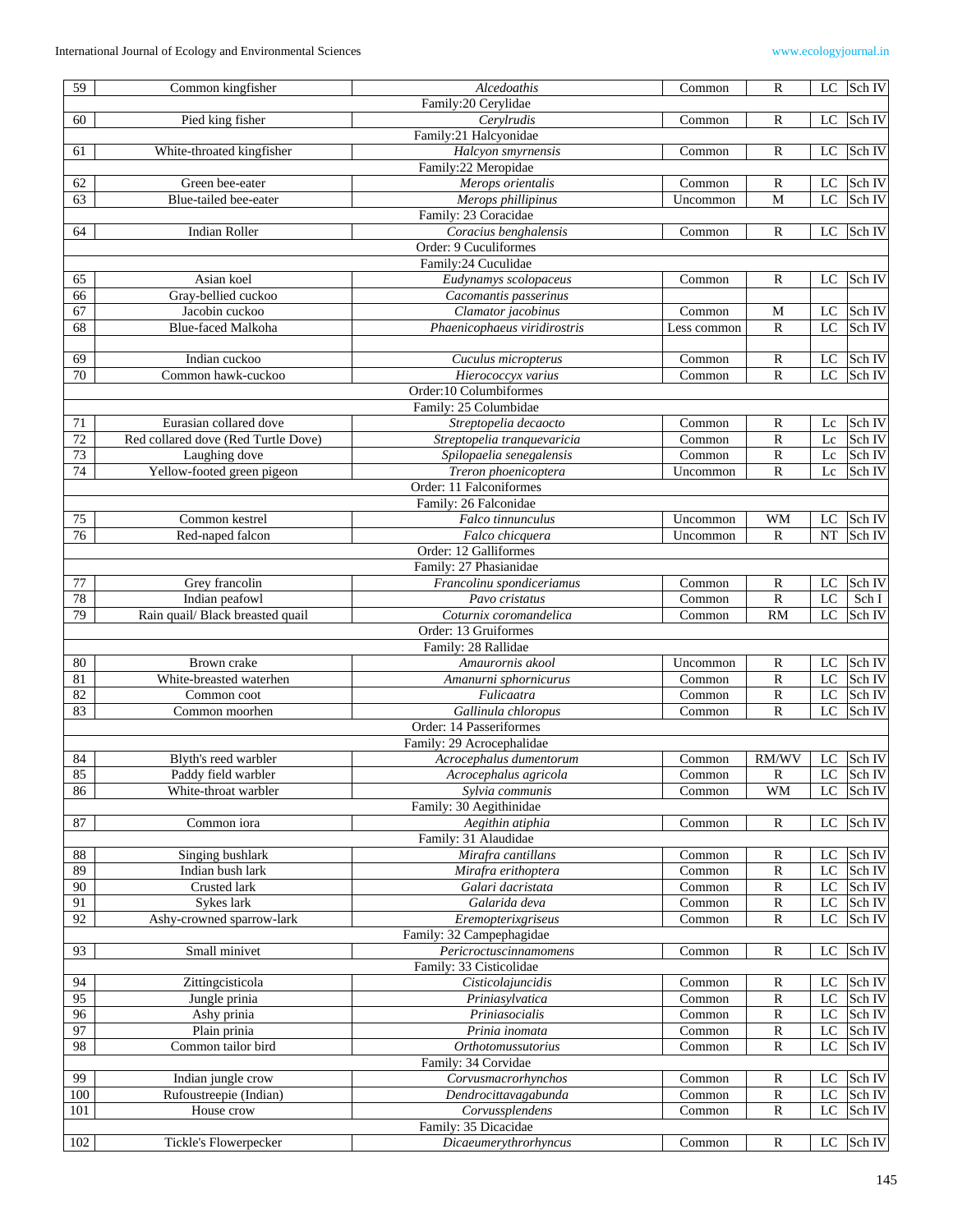|            |                                                                | Family: 36 Emberizidae                           |                            |                                |                                      |
|------------|----------------------------------------------------------------|--------------------------------------------------|----------------------------|--------------------------------|--------------------------------------|
| 103        | Red headed bunting                                             | Emberizabruniceps (Grantivorabruniceps)          | Common                     | <b>WM</b>                      | $_{\rm LC}$<br>Sch IV                |
| 104        | Black headed bunting                                           | Emberizamelanocephala (Grantivoramelanocephalus) | $\overline{\text{Common}}$ | <b>WM</b>                      | $\overline{LC}$<br>Sch IV            |
|            |                                                                | Family: 37 Hirundinidae                          |                            |                                |                                      |
| 105        | Barn swallow                                                   | Hirundorustica                                   | Common                     | <b>WM</b>                      | LC<br>Sch IV                         |
| 106        | Red-rumped swallow                                             | Cecropisdaurica                                  | Common                     | $\overline{R}$                 | $_{\rm LC}$<br>Sch IV                |
| 107        | Streak-throated swallow                                        | Pterochelidonfluvicola                           | Common                     | $\overline{R}$                 | LC<br>Sch IV                         |
|            |                                                                | Family: 38 Laniidae                              |                            |                                |                                      |
| 108        | Rufous-tailed shrike                                           | Laniusisabellinus                                | Common                     | $\mathbb{R}$                   | LC<br>Sch IV                         |
| 109<br>110 | Long-tailed shrike                                             | Laniusschach                                     | Common                     | $\overline{R}$<br>$\mathbb{R}$ | LC<br>Sch IV<br>LC                   |
|            | Southern grey shrike                                           | Laniusmeridionalis<br>Family: 39 Leiothrichidae  | Common                     |                                | Sch IV                               |
| 111        | Common babbler                                                 | Turdoidescaudata                                 | Common                     | $\mathbb{R}$                   | LC<br>Sch IV                         |
| 112        | Large grey babbler                                             | Turdoidesmalcolmi                                | Common                     | $\overline{R}$                 | LC<br>Sch IV                         |
| 113        | Jungle babbler                                                 | Turdoidesstriata                                 | Common                     | $\overline{R}$                 | LC<br>Sch IV                         |
|            |                                                                | Family: 40 Monorchidae                           |                            |                                |                                      |
| 114        | Asian paradise flycatcher                                      | Terpsiphoneparadisi                              | Common                     | R                              | LC<br>Sch IV                         |
|            |                                                                | Family: 41 Motacillidae                          |                            |                                |                                      |
| 115        | White wagtail                                                  | Motacilla alba                                   | $\overline{\text{Common}}$ | WM                             | LC<br>Sch IV                         |
| 116        | Grey wagtail                                                   | Motacillacineria                                 | Common                     | <b>WM</b>                      | $_{\rm LC}$<br>Sch IV                |
| 117        | Paddy field pipit                                              | Anthusruflus                                     | Common                     | $\mathbb{R}$                   | LC<br>Sch IV                         |
| 118        | Yellow wagtail                                                 | Motacillaflava                                   | Common                     | $\mathbb R$                    | LC<br>Sch IV                         |
| 119        | Forest wagtail                                                 | Dendronanthusindicus                             | Common                     | <b>WM</b>                      | LC<br>Sch IV                         |
| 120        | Pied wagtail                                                   | Motacilla alba                                   |                            |                                |                                      |
|            |                                                                | Family: 42 Muscicapidae                          |                            |                                |                                      |
| 121        | Siberian stone chat                                            | Saxicolamaurus                                   | Common                     | WM                             | LC<br>Sch IV                         |
| 122        | Pied bush chat                                                 | Saxicolacaprata                                  | Common                     | $\mathbb{R}$                   | $_{\rm LC}$<br>Sch IV                |
| 123        | Magpie robin                                                   | Copsychusmalabaricus                             | Common                     | $\overline{R}$                 | LC<br>Sch <sub>IV</sub>              |
| 124        | Oriental robin                                                 | Copsychus saularis                               | Common                     | $\mathbb R$                    | LC<br>Sch IV                         |
| 125        | Red-breasted flycatcher                                        | Ficedulaparva                                    | Common                     | WM                             | LC<br>Sch IV                         |
| 126        | Purple sunbird                                                 | Family: 43 Nectarinidae<br>Cinnyrisasiaticus     | Common                     | $\mathbb{R}$                   | LC<br>Sch IV                         |
| 127        | Purple-rumped sunbird                                          | Leptocomazeylonia                                | Common                     | $\mathbf R$                    | LC<br>Sch IV                         |
|            |                                                                | Family: 44 Oriolidae                             |                            |                                |                                      |
| 128        | Golden oriole                                                  | Orioluskundoo                                    | Common                     | $\mathbf R$                    | Sch IV<br>LC                         |
|            |                                                                | Family: 45 Ploceidae                             |                            |                                |                                      |
| 129        | Red munia (Red avadavat)                                       | Amandavaamandava                                 | Common                     | R                              | LC<br>Sch IV                         |
| 130        | Indian silverbill                                              | Euodicemalabarica                                | Common                     | $\mathbb{R}$                   | LC<br>Sch IV                         |
| 131        | Scaly-breasted munia                                           | Lonchurapunctata                                 | Common                     | $\overline{R}$                 | $_{\rm LC}$<br>Sch IV                |
| 132        | Tricolouredmunia                                               | Lonchuramalacea                                  | Common                     | $\mathbb{R}$                   | LC<br>Sch IV                         |
| 133        | Baya weaver                                                    | Ploceusphillippinus                              | Common                     | $\mathbb{R}$                   | LC<br>Sch IV                         |
| 134        | Streaked weaver                                                | Ploceusmanyar                                    | Less Common                | $\overline{R}$                 | LC<br>Sch IV                         |
| 135        | Black-necked weaver                                            | Ploceusnigricollis                               | L. Common                  | $\overline{M}$                 | LC<br>Sch IV                         |
|            |                                                                | Family: 46 Paridae                               |                            |                                |                                      |
| 136        | <b>Indian Great Tit</b>                                        | Machlolophus aplonotes                           | Common                     | $\mathbb{R}$                   | Sch IV<br>LC                         |
|            |                                                                | Family: 47 Pycnonotidae                          |                            |                                |                                      |
| 137        | Red-vented bulbul                                              | Pycnonotuscafer                                  | Common                     | $\mathbb{R}$                   | Sch IV<br>$_{\rm LC}$                |
| 138        | White-browed bulbul                                            | Pycnonotusluteolus                               | Common                     | $\mathbb{R}$                   | $_{\rm LC}$<br>Sch IV                |
|            |                                                                | Family: 48 Phylloscopidae                        |                            |                                |                                      |
| 139        | Greenish warbler (Greenish leaf warbler)                       | Phylloscopustrochiloides                         | Common                     | WM                             | Sch IV<br>LC                         |
|            |                                                                | Family: 49 Passeridae                            |                            |                                |                                      |
| 140        | House sparrow                                                  | Passer domesticus                                | $\overline{\text{Common}}$ | $\mathbb{R}$                   | $_{\rm LC}$<br>Sch IV                |
| 141        | Common myna                                                    | Family: 50 Sturnidae<br>Acredotherastristis      | Common                     | R                              | Sch IV<br>LC                         |
| 142        |                                                                |                                                  | Common                     |                                | $\mathop{\rm LC}\nolimits$<br>Sch IV |
| 143        | Rosy starling<br>Grey-headed starling/chestnut tailed starling | Pastor roseus<br>Sterniamalabarica               | Common                     | <b>WM</b><br><b>WM</b>         | $_{\rm LC}$<br>Sch IV                |
|            |                                                                | Family: 51 Sylviidae                             |                            |                                |                                      |
| 144        | Yellow-eyed babbler                                            | Chrysomasinense                                  | L. Common                  | $\mathbb{R}$                   | $_{\rm LC}$<br>Sch IV                |
|            |                                                                | Family: 52 Dicruridae                            |                            |                                |                                      |
| 145        | Black drongo                                                   | Dicrurusmacrocercus                              | Common                     | $\mathbb{R}$                   | $_{\rm LC}$<br>Sch IV                |
| 146        | Ashy drongo                                                    | Dicrurusleucophaeus                              | L. Common                  | <b>WM</b>                      | LC<br>Sch IV                         |
|            |                                                                | Order: 15 Pelecaniformes                         |                            |                                |                                      |
|            |                                                                | Family: 53 Pelecanidae                           |                            |                                |                                      |
| 147        | Spot-billed pelican                                            | Pelecanusphilippensis                            | L. Common                  | sesonal                        | Sch IV<br>NT                         |
|            |                                                                | Family: 54 Ardeidae                              |                            |                                |                                      |
| 148        | Grey heron                                                     | Ardeacinerea                                     | common                     | ${\bf R}$                      | Sch IV<br>$_{\rm LC}$                |
| 149        | Purple heron                                                   | Ardeapurpurea                                    | common                     | $\mathbb{R}$                   | $_{\rm LC}$<br>Sch IV                |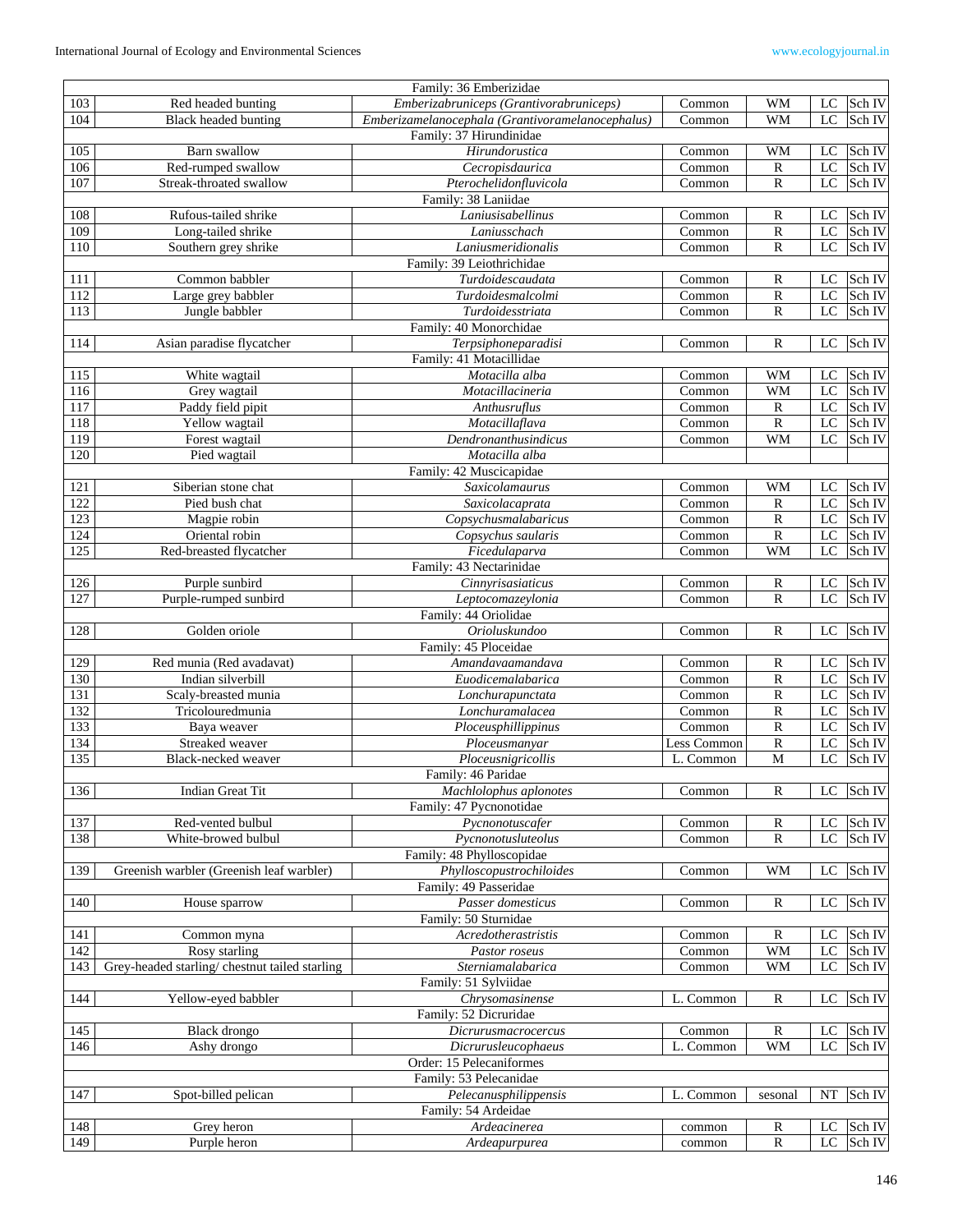| 150 | Indian pond heron                                             | Common                            | $\mathbb{R}$ | LC           | Sch IV |        |  |
|-----|---------------------------------------------------------------|-----------------------------------|--------------|--------------|--------|--------|--|
| 151 | Cattle egret                                                  | <b>Bubulcus</b> ibis              | Common       | $\mathbb{R}$ | LC     | Sch IV |  |
| 152 | Little egret                                                  | Egrettagargetta                   | Common       | $\mathbb{R}$ | LC     | Sch IV |  |
| 153 | Intermediate egret                                            | Mesophoyxintermedia               | Common       | $\mathbb{R}$ | LC     | Sch IV |  |
| 154 | Great egret                                                   | Egretta alba                      | Common       | $\mathbb{R}$ | LC     | Sch IV |  |
| 155 | Black-crowned night heron                                     | uncommon                          | $\mathbf R$  | LC           | Sch IV |        |  |
|     |                                                               | Family: 55 Anhingidae             |              |              |        |        |  |
| 156 | Oriental darter                                               | Anhinga melanogaster<br>Uncommon  |              |              |        | Sch IV |  |
|     |                                                               | Family: 56 Phalacrocoracidae      |              |              |        |        |  |
| 157 | Little cormorant                                              | Phalacricoraxniger                | Common       | $\mathbb{R}$ | LC     | Sch IV |  |
| 158 | Greater cormorant                                             | Phalacricoraxcarbo                | Rare         | $\mathbf R$  | LC     | Sch IV |  |
|     |                                                               | Order: 16 Piciformes              |              |              |        |        |  |
|     |                                                               | Family: 57 Megalaimidae           |              |              |        |        |  |
| 159 | Coppersmith barbet                                            | Common                            | R            | LC           | Sch IV |        |  |
|     |                                                               | Family: 58 Picidae                |              |              |        |        |  |
| 160 | Black-rumpedflameback                                         | $\overline{D}$ inopiumbenghalense | Common       | $\mathbb{R}$ | LC     | Sch IV |  |
| 161 | White-naped flameback                                         | Common                            | $\mathbb{R}$ | LC           | Sch IV |        |  |
|     | Order: 17 Psittaciformes                                      |                                   |              |              |        |        |  |
|     |                                                               | Family: 59 Psittaculidae          |              |              |        |        |  |
| 162 | Rose-ringed parakeet                                          | Psittaculakrameri                 | Common       | $\mathbf R$  | LC     | Sch IV |  |
|     |                                                               | Order: 18 Pteroclidiformes        |              |              |        |        |  |
|     |                                                               | Family: 60 Pteroclididae          |              |              |        |        |  |
| 163 | Chestnut-bellied sand grouse                                  | Pteroclesexustus                  | Rare         | $\mathbb{R}$ | LC     | Sch IV |  |
|     |                                                               | Order: 19. Podicipediformes       |              |              |        |        |  |
|     |                                                               | Family: 61. Podicipedidae         |              |              |        |        |  |
| 164 | Tachybaptusruficolus<br>$\mathbf R$<br>Little grebe<br>Common |                                   |              |              |        | Sch IV |  |
|     |                                                               | Order: 20 Strigiformes            |              |              |        |        |  |
|     |                                                               | Family: 62 Strigidae              |              |              |        |        |  |
| 165 | Spotted owlet                                                 | Athene brahma                     | Common       | $\mathbb{R}$ | LC     | Sch IV |  |
| 166 | Indian eagle owl/rock eagle owl                               | <b>Bubo bengalensis</b>           | Common       | $\mathbf R$  | LC     | Sch IV |  |

**Table 2:** Percentage composition of birds

|                | Order                 | $\frac{0}{0}$ |                 | Family            | #               | $\frac{0}{0}$ |
|----------------|-----------------------|---------------|-----------------|-------------------|-----------------|---------------|
|                | Accipitriformes       | 0.08          | $\mathbf{1}$    | Accipitridae      | $\overline{32}$ | 0.08          |
| 1              |                       |               | $\sqrt{2}$      | Pandionidae       | $\mathbf{1}$    | 0.00          |
| $\overline{c}$ | Anseriformes          | 1.97          | 3               | Anatidae          | 790             | 1.96          |
| 3              | Apodiformes           | 0.27          | $\overline{4}$  | Apodidae          | 110             | 0.27          |
| 4              | <b>Bucerotiformes</b> | 0.10          | $\overline{5}$  | Bucerotidae       | 7               | 0.02          |
|                |                       |               | 6               | Upupidae          | 35              | 0.09          |
| 5              | Caprimulgiformes      | 0.01          | $\overline{7}$  | Caprimulgidae     | $\overline{4}$  | 0.01          |
|                |                       |               | 8               | Burhinidae        | $\mathbf{1}$    | 0.00          |
|                |                       |               | 9               | Charadridae       | 70              | 0.17          |
|                |                       |               | 10              | Glariolidae       | $\overline{2}$  | 0.00          |
|                |                       |               | 11              | Jacanidae         | 20              | 0.05          |
| 6              | Charadriiformes       | 2.69          | 12              | Laridae           | 105             | 0.26          |
|                |                       |               | 13              | Rostratulidae     | 170             | 0.42          |
|                |                       |               | 14              | Recurvirostridae  | 150             | 0.37          |
|                |                       |               | 15              | Scolopacidae      | 555             | 1.38          |
|                |                       |               | 16              | Turnicidae        | 10              | 0.02          |
| 7              | Ciconiformes          | 22.23         | 17              | Ciconidae         | 8214            | 20.39         |
|                |                       |               | 18              | Threskiornithidae | 738             | 1.83          |
|                |                       | 0.40          | 19              | Alcedinidae       | 6               | 0.01          |
|                |                       |               | 20              | Cervlidae         | $\,$ 8 $\,$     | 0.02          |
| 8              | Coraciformes          |               | 21              | Halcyonidae       | 6               | 0.01          |
|                |                       |               | 22              | Meropidae         | 130             | 0.32          |
|                |                       |               | $\overline{23}$ | Coracidae         | 10              | 0.02          |
| 9              | Cuculiformes          | 0.15          | 24              | Cuculidae         | 59              | 0.15          |
| 10             | Columbiformes         | 0.16          | 25              | Columbidae        | 66              | 0.16          |
| 11             | Falconiformes         | 0.01          | 26              | Falconidae        | 6               | 0.01          |
| 12             | Galliformes           | 0.19          | 27              | Phasianidae       | $\overline{75}$ | 0.19          |
| 13             | Gruiformes            | 0.22          | 28              | Rallidae          | 87              | 0.22          |
|                |                       |               | 29              | Acrocephalidae    | 38              | 0.09          |
|                |                       |               | 30              | Aegithinidae      | $\overline{7}$  | 0.02          |
| 14             | Passeriformes         | 61.11         | 31              | Alaudidae         | 203             | 0.50          |
|                |                       |               | 32              | Campephagidae     | $\tau$          | 0.02          |
|                |                       |               | 33              | Cisticolidae      | 84              | 0.21          |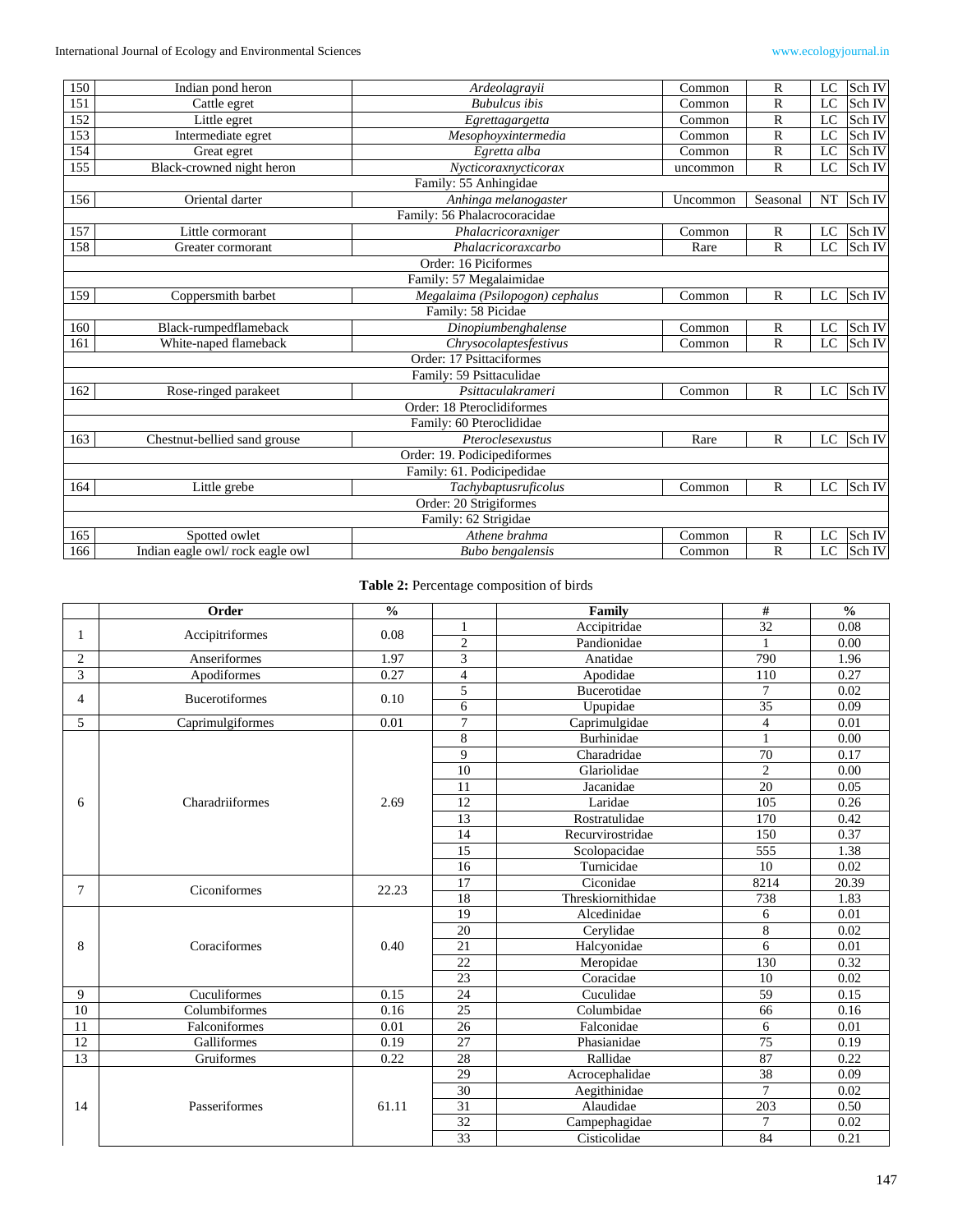|    | Order            | $\frac{0}{0}$ |    | Family            | #               | $\frac{0}{0}$ |
|----|------------------|---------------|----|-------------------|-----------------|---------------|
|    |                  |               | 34 | Corvidae          | 359             | 0.89          |
|    |                  |               | 35 | Dicacidae         | 20              | 0.05          |
|    |                  |               | 36 | Emberizidae       | 400             | 0.99          |
|    |                  |               | 37 | Hirundinidae      | 130             | 0.32          |
|    |                  |               | 38 | Laniidae          | 24              | 0.06          |
|    |                  |               | 39 | Leiothrichidae    | 95              | 0.24          |
|    |                  |               | 40 | Monorchidae       | 3               | 0.01          |
|    |                  |               | 41 | Motacillidae      | 477             | 1.18          |
|    |                  |               | 42 | Muscicapidae      | 152             | 0.38          |
|    |                  |               | 43 | Nectarinidae      | 110             | 0.27          |
|    |                  |               | 44 | Oriolidae         | 5               | 0.01          |
|    |                  |               | 45 | Ploceidae         | 1255            | 3.12          |
|    |                  |               | 46 | Paridae           | 19              | 0.05          |
|    |                  |               | 47 | Pycnonotidae      | 50              | 0.12          |
|    |                  |               | 48 | Phylloscopidae    | 13              | 0.03          |
|    |                  |               | 49 | Passeridae        | 560             | 1.39          |
|    |                  |               | 50 | Sturnidae         | 20615           | 51.18         |
|    |                  |               | 51 | Sylviidae         | $\overline{7}$  | 0.02          |
|    |                  |               | 52 | Dicruridae        | 40              | 0.10          |
|    |                  |               | 53 | Pelecanidae       | 85              | 0.21          |
| 15 | Pelecaniformes   | 9.87          | 54 | Ardeidae          | 2345            | 5.82          |
|    |                  |               | 55 | Anhingidae        | 5               | 0.01          |
|    |                  |               | 56 | Phalacrocoracidae | 1540            | 3.82          |
| 16 | Piciformes       | 0.06          | 57 | Megalaimidae      | $\overline{4}$  | 0.01          |
|    |                  |               | 58 | Picidae           | 19              | 0.05          |
| 17 | Psittaciformes   | 0.14          | 59 | Psittaculidae     | 58              | 0.14          |
| 18 | Pteroclidiformes | 0.04          | 60 | Pteroclididae     | $\overline{18}$ | 0.04          |
| 19 | Podicipediformes | 0.12          | 61 | Podicipedidae     | 50              | 0.12          |
| 20 | Strigiformes     | 0.03          | 62 | Strigidae         | 12              | 0.03          |
|    |                  |               |    |                   | 40276           |               |



**Fig 2:** Percentage composition of orders of Aves at Ankasamudra Lake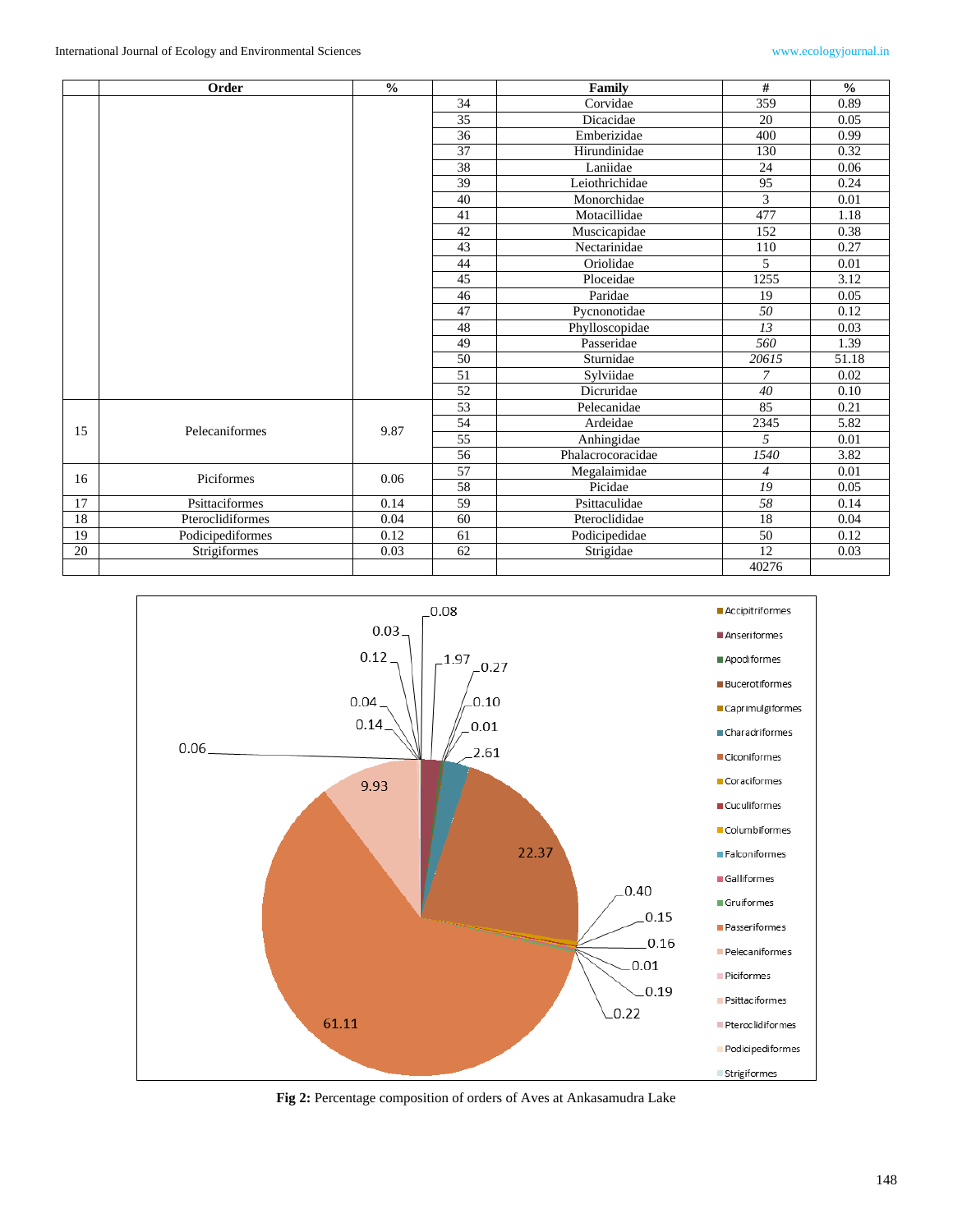

**Fig 3:** Percentage composition of families of Aves in Ankasamudra Lake



**Fig 4:** Occurrence, status of bird species at Ankasamudra Lake

| <b>Table 3:</b> IUCN Status of birds Ankasamudra Lake. Ankasamudra |
|--------------------------------------------------------------------|
|--------------------------------------------------------------------|

| <b>IUCN Status (Year??)</b> | #   | $\frac{0}{0}$ |
|-----------------------------|-----|---------------|
| Least Concern (LC)          | 156 | 93.41         |
| Near Threatened (NT)        |     | 5.38          |
| Vulnerable (VU)             |     | 0.59          |
| Endangered (EN)             |     |               |



**Fig 5:** Pie chart showing scheduled wise distribution of birds

#### **Funding Agency** Self-funded

# **Acknowledgement**

Authors are thankful to Mr. Vijay Ittigi and Rajendra, Local bird watchers, Ankasamudra.